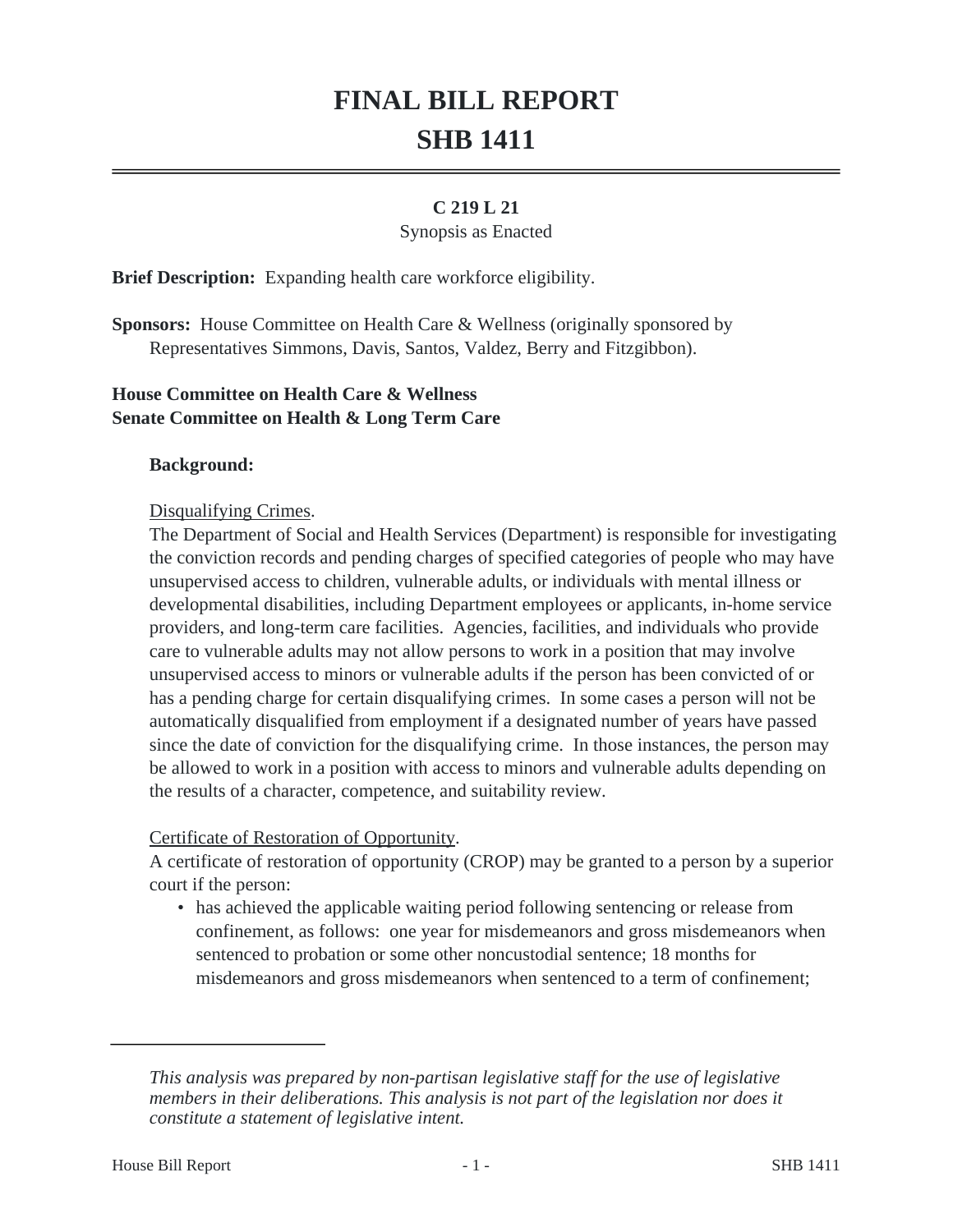two years for a class B or C felony; or five years for any violent offense;

- is in compliance with or completed all sentencing requirements, including legal financial obligations;
- does not have any new arrests, convictions, or pending criminal charges or known imminent charges; and
- is not required to register as a sex offender.

A person is not eligible for a CROP if he or she has ever been convicted of any of the following offenses: a class A felony, an attempt to commit a class A felony, or criminal solicitation of or criminal conspiracy to commit a class A felony; a sex offense; a crime that includes sexual motivation; Extortion in the first degree; Drive-By Shooting; Vehicular Assault; or Luring.

In general, a public entity may not disqualify a person who holds a CROP for a license, certificate, or qualification to engage in the practice of a profession or business solely based on criminal history if the person meets all other statutory or regulatory requirements. The following entities may disqualify a person who holds a CROP based solely on criminal history: criminal justice agencies and the Washington State Bar Association. The following entities may disqualify a person who holds a CROP based solely on criminal history if the profession or license would give the person unsupervised access to vulnerable persons: the Department of Social and Health Services, the Department of Children, Youth, and Families, and the Department of Health.

## **Summary:**

## Disqualifying Crimes.

The Department of Social and Health Services (Department) may not automatically disqualify a long-term care worker, contracted provider, or licensee who has a criminal record that contains certain crimes from having unsupervised access to, working with, or providing care to vulnerable adults or children. The long-term care worker, contracted provider, or licensee may engage in these activities once a specified amount of time has passed since the most recent conviction for each crime and the date of the background check. The crimes and the specified minimum times are:

- Selling Marijuana to a Person after at least three years have passed;
- Theft in the first degree after at least 10 years have passed;
- Robbery in the second degree after at least five years have passed;
- Extortion in the second degree after at least five years have passed;
- Assault in the second degree after at least five years have passed; and
- Assault in the third degree after at least five years have passed.

The Department, a contracted provider, or a licensee has the discretion to consider any of the convictions when conducting a character, competence, and suitability review for the purpose of hiring, licensing, certifying, contracting with, or permitting a person to be employed in a position caring for, or having unsupervised access to, vulnerable adults or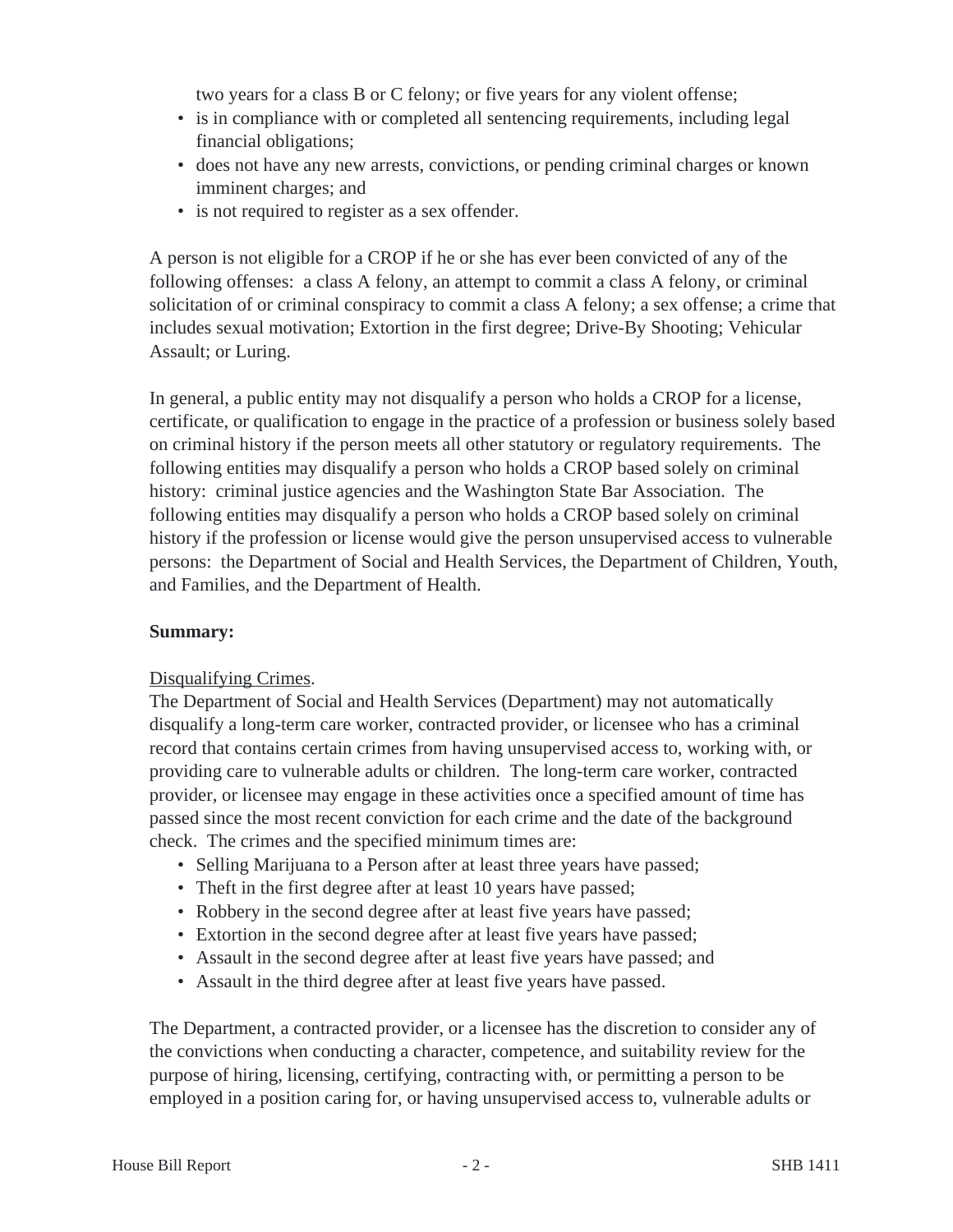children. If the Department or a consumer directed employer determines that an individual with a conviction that is exempt as an automatic disqualifying crime is qualified to provide services as an individual provider, the results of the state background check must be provided to the client and any guardian of the client before the individual begins providing services. When conducting a character, competence, and suitability review, the Department, contracted providers, and licensees have a rebuttable presumption that their exercise of discretion or refusal to exercise discretion was appropriate.

The exemption from automatic disqualification does not apply to background checks performed by the Department on behalf of the Department of Children, Youth, and Families. The exemption from automatic disqualification does not apply to Department employees or applicants, except for positions in the state-operated community residential program. In addition, the exemption does not allow for care to be provided or paid for if it would be prohibited under federal Medicare or Medicaid rules.

The term "contracted provider" is defined to mean a provider, and its employees, contracted with the Department or an area agency on aging to provide services to Department clients under public health care, long-term care, and developmental disability programs. The term "licensee" is defined as a nonstate facility or setting that is licensed or certified, or has applied to be licensed or certified, by the Department.

## Informed Choice Work Group.

The Department must facilitate a work group to identify recommendations on informed choice through a process to allow older adults and people with disabilities to hire a trusted individual with a criminal record that would otherwise disqualify the person from providing paid home care services. The recommendations on an informed choice process must include client safety, client direction, racial equity, cultural competence, economic consequences of unpaid caregiving, categories of eligible workers, any disqualifying crimes, mechanisms for consideration, and workforce development.

The Department must appoint the members of the work group, which include:

- two representatives from the Department;
- two representatives from community-based organizations that represent people with criminal records;
- one representative from a community-based organization that represents Black communities;
- two representatives from federally recognized tribes, one from each side of the Cascade Mountains;
- one representative from a community-based organization that represents immigrant populations or persons of color;
- three representatives from the union representing the majority of long-term care workers in Washington;
- one representative of a consumer-directed employer;
- one representative of an association representing area agencies on aging in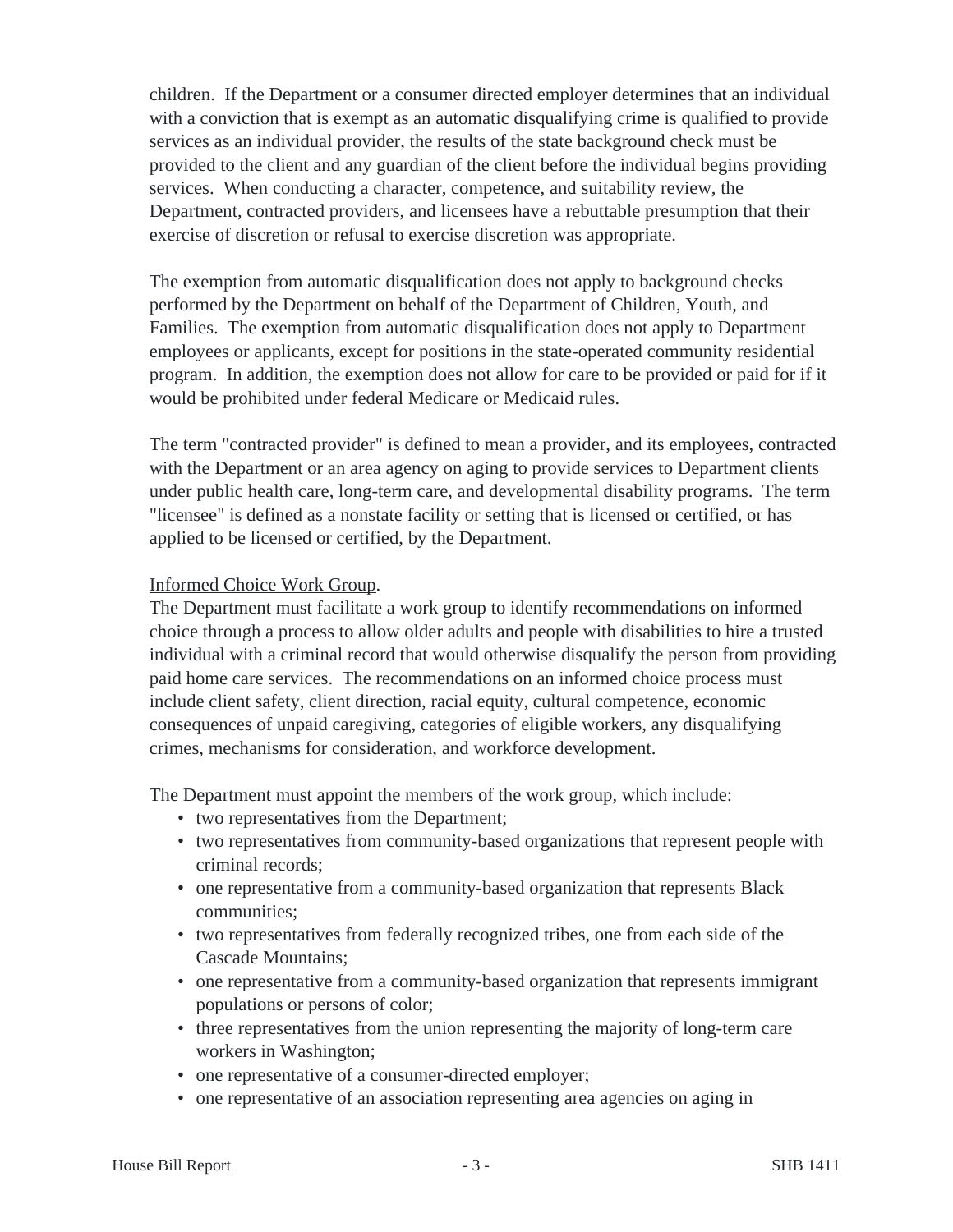Washington;

- one representative from the Office of the State Long-Term Care Ombuds;
- one representative from the Office of the State Developmental Disability Ombuds;
- one representative from an association representing Medicaid home care agencies;
- one representative from the Washington State Attorney General's Office;
- four representatives from organizations representing seniors and individuals with physical or developmental disabilities;
- two representatives who are current or previous consumers of personal care services and who represent the diversity of the disability community; and
- two representatives who receive unpaid care from individuals who are unable to become Medicaid paid home care workers because of disqualifying convictions.

At least one meeting of the work group must be devoted to reviewing and analyzing racial disparities, including disparities in charges and disqualifications in providing paid home care services. By December 1, 2022, the work group must submit its recommendations to the Legislature, including a proposed process for clients to hire a trusted individual with a criminal record.

## Certificate of Restoration of Opportunity.

The exclusions that apply to certain license applicants with a certificate of restoration of opportunity (CROP) are eliminated with respect to assisted living facility employees and long-term care workers. The exclusions are also removed for vulnerable adult care providers who are home care aides or contracted providers or licensees.

In cases regarding an applicant who has a CROP, as well as a criminal history that would disqualify the applicant from a license or employment, the Department may, in its discretion:

- allow the applicant to have unsupervised access to children, vulnerable adults, or individuals with mental illness or developmental disabilities, if the applicant is otherwise qualified and suitable; or
- disqualify the applicant solely based on the applicant's criminal history.

Prior to making the decision, the Department must review relevant factors, including the nature and seriousness of the offense, the time that has passed since conviction, changed circumstances since the offense occurred, and the nature of the employment or the license that is being sought.

When hiring, licensing, certifying, contracting with, or permitting a person to be employed to care for or have unsupervised access to vulnerable adults or children, the Department, contracted providers, and licensees may, in their sole discretion, determine whether to consider a CROP. If the Department or a consumer directed employer determines that an individual with a CROP is qualified to provide services as an individual provider, the results of the state background check must be provided to the client and any guardian of the client before the individual begins providing services. The Department, contracted providers, and